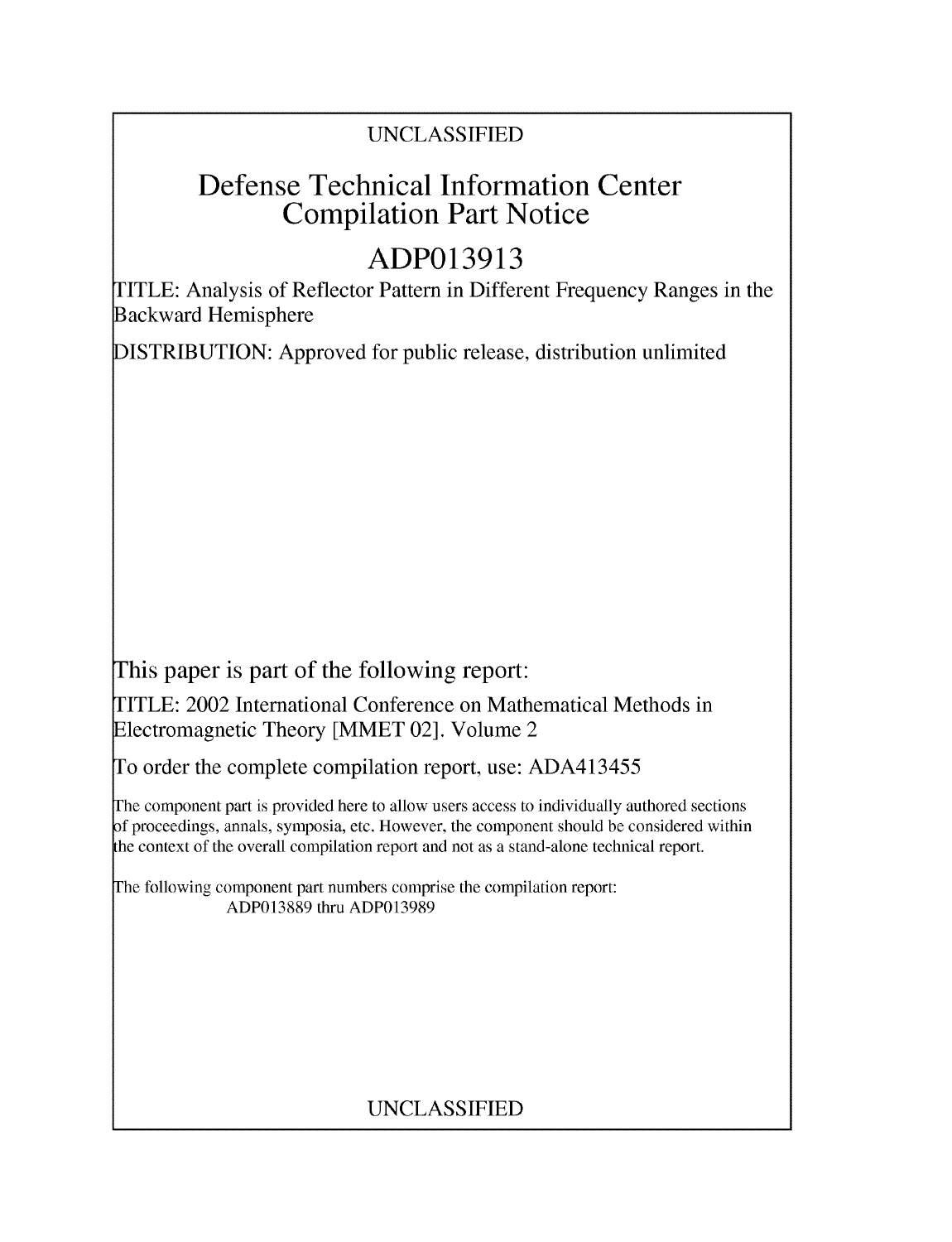## **ANALYSIS** OF REFLECTOR PATTERN **IN** DIFFERENT **FREQUENCY RANGES IN** THE BACKWARD HEMISPHERE

### G. V. Yermakov

#### Kharkov Military University, p. **0.** 9063. Kharkov 61204, Ukraine E-mail: promk@vlink.kharkov.ua

#### ABSTRACT.

The reflector directional characteristics determination method grounded on the usage of the second kind Fredholm integral equations for "jumping" of the current surface density is offered.

When using the thin absolutely conductive unenclosed shield as an antenna, the exact calculation of the distant side and backward radiation is possible if we use the Fredholm first kind integral equations. The solution of the second kind integral equations for the diffraction problems on unenclosed shields with boundary conditions the Dirichlet and Neumann types are considered in **[1,** 2]. However it is difficult to algorithm the obtained three-dimensional problems solutions in the special functions class. This limits the feasibilities of the numerical method usage when calculating real unenclosed constructions. The purpose of this article is the development of the Fredholm second kind integral representations operation theory for calculation of reflector spatial characteristics as a paraboloid of rotation in quasi-optical range  $(D/\lambda=10)$ . When calculating exactly it is necessary to bear in mind that the behavior character of surface currents in the central part of a reflector and in the boundary zone can considerably differ from each other [4]. The calculation and registration of "edge" currents allow to calculate exactly the intensity of the distant side and back radiation. If we enter a concept of the current surface density "jumping" [1] on a surface, defined as  $\vec{K} = (\vec{H}_{\perp})^+ - (\vec{H}_{\perp})^- = \vec{J}_{S}^+ - \vec{J}_{S}^-$ , the solution of the delivered problem outside an

ideally conductive surface S can be expressed through tangent components of electrical and magnetic vectors on the surface S

$$
\vec{H}(M) = \vec{H}_0(M) + \frac{1}{4\pi} \oint_S \left\{ \operatorname{grad}_P \frac{\exp(-ikR_{MP})}{R_{MP}} \times \vec{K}(P) \right\} dS \,. \tag{1}
$$

Where  $R_{MP}$  - the distance between the M and P points (P - a point on a surface S, M - a view point),  $(\vec{H}_{\perp})^+$ ,  $(\vec{H}_{\perp})^-$  - the normal to a surface of a component of a magnetic intensity on the internal (lighted) and external (shadow) mirror surface sides,  $\vec{J}_{S}^{+}$ ,  $\vec{J}_{S}^{-}$  the area current density on the internal and external reflector sides.

If we multiply (1) by  $\vec{n}_{P_0}$  and to aim on a normal the M point to the P<sub>0</sub> point of the surface S, then, using the properties of a simple stratum potential normal derivative, we shall receive the Fredholm second kind representation: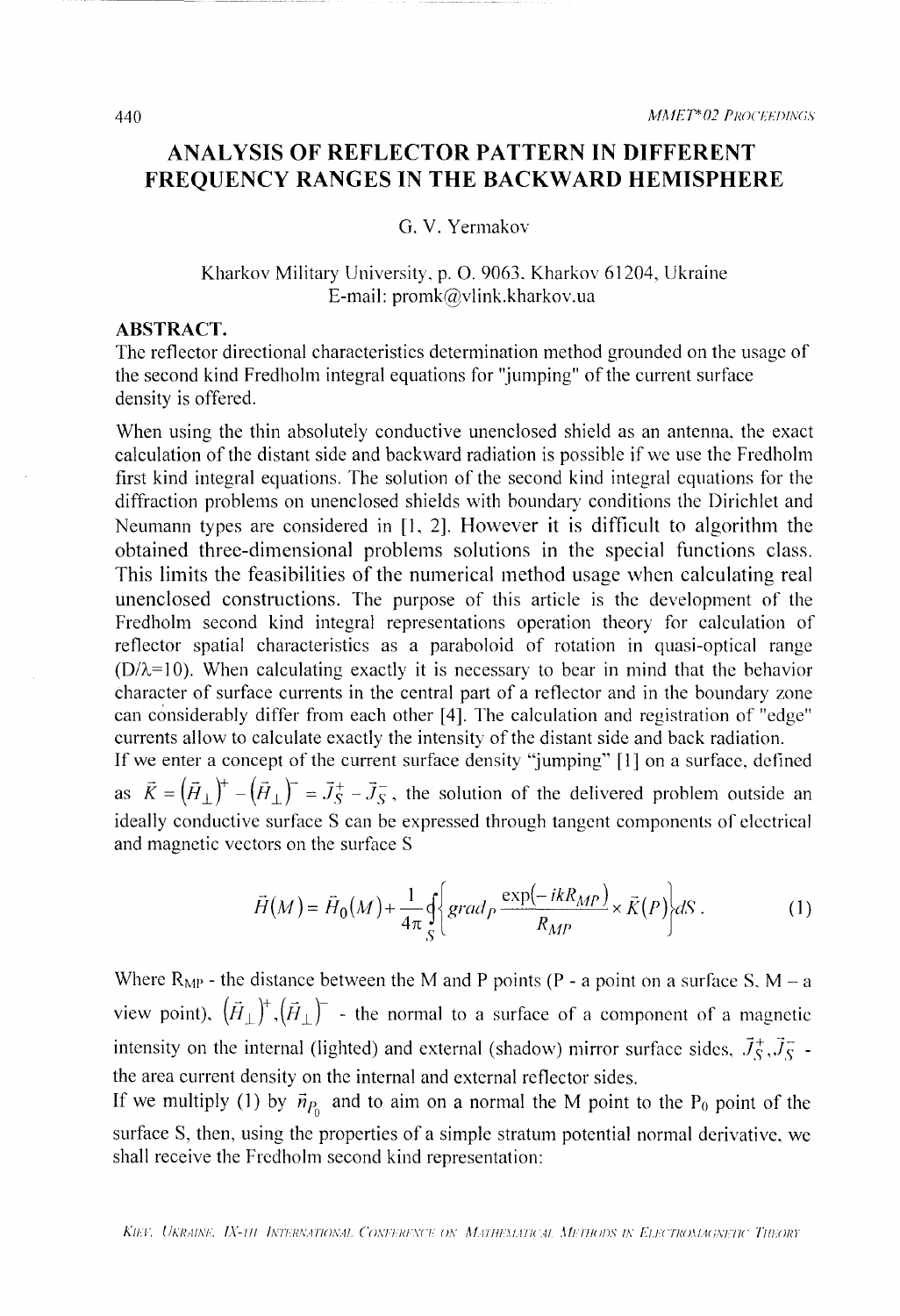*MMET\* 02 PROCEEDINGS* 441

$$
\frac{1}{2}\left(\bar{J}_S^+(P_0) + \bar{J}_S^-(P_0)\right) = \bar{J}_S^0(P_0) - \frac{1}{2\pi} \int_S \bar{n}_{P_0} \times \left[ \left(\bar{J}_S^+(P) - \bar{J}_S^-(P)\right) \times \operatorname{grad}_P \frac{\exp(-ikR_{PP_0})}{R_{PP_0}} \right] dS \tag{2}
$$

The task of determining the volumetric current density distribution is reduced to a repetitive process, at each stage of which the Fredhoim second kind integral equation concerning the area current density on the lighted  $\vec{J}_{S}^{+}$  or on the shadow  $\vec{J}_{S}^{-}$  side of the reflector with an updated right side, is solved. The iterative procedure application allows to update the area current density value on both sides of a reflector in the boundary area essentially influencing the distant side and back radiation. It allows to reduce the integration area and to reduce the run time. For implement a numerical algorithm determining the area current density  $\vec{J}_S(P_0)$  or  $\vec{J}_S^+(P_0)$  on the surface S, it is dissected into N of not intersected cells. The sizes of the cells can be selected  $0,1\lambda$  ( $\lambda$  wavelength) [3]. The Focks equation for the surface current density, for example, on the external side of S, will look like

$$
\vec{J}_{S}^{-}(P_{0}) - \frac{1}{2\pi} \int_{S} \vec{n}^{e}(P_{0}) \times \left[ \vec{J}_{S}^{-}(P) \times grad_{P} \frac{\exp(-ikR_{PP_{0}})}{R_{PP_{0}}} \right] dS =
$$
\n
$$
= 2\vec{J}_{S}^{0}(P_{0}) - \vec{J}_{S}^{+}(P_{0}) - \frac{1}{2\pi} \int_{S} \vec{n}^{e}(P_{0}) \times \left[ \vec{J}_{S}^{+}(P) \times grad_{P} \frac{\exp(-ikR_{PP_{0}})}{R_{PP_{0}}} \right] dS
$$
\n(3)

Because of the boundary conditions the Meixner conditions for the surface current density will be as follows: components which are orthogonal to the edge will have the feature of the aspect  $p^{-1/2}$ , and components which are parallel to the edge will have the aspect  $\rho^{1/2}$  [4]. Then the solution is searched as

$$
\dot{J}_x^{-/+} = \rho^{1/2} \sum_{n=1}^N \dot{A}_n \Psi_n, \qquad \dot{J}_y^{-/+} = \rho^{-1/2} \sum_{n=1}^N \dot{B}_n \Psi_n, \qquad \dot{J}_z^{-/+} = \rho^{1/2} \sum_{n=1}^N \dot{C}_n \Psi_n,\tag{4}
$$

where  $\rho$  is the distance to the edges of a mirror,  $\dot{A}_n$ ,  $\dot{B}_n$ ,  $\dot{C}_n$  are unknown factors,

 $\Psi_n$  is known system of functions, N is amount of surface segments.

When we hold numerical calculations a collocation method is used. The Haar system of characteristic functions was selected as  $\Psi_n$  [3]. If the integration points coincide the kernel has a feature, to eliminate which, it is excised by a circle with the radius  $\varepsilon = 10^{-6}\lambda$ [3]. The presence of the feature allows to generate a system of linear algebraic equations with a dominant principal diagonal. In fig. 1 the relation of the  $K_v$  component of the surface current density for  $f=1$  GHz is shown. Curve 1 corresponds to the physical optics approximation, curve 2 - current density obtained on the basis of the integral equations solution considering the boundary conditions. From fig. 1 we make an important conclusion that when we determine the currents it is necessary to carefully calculate the